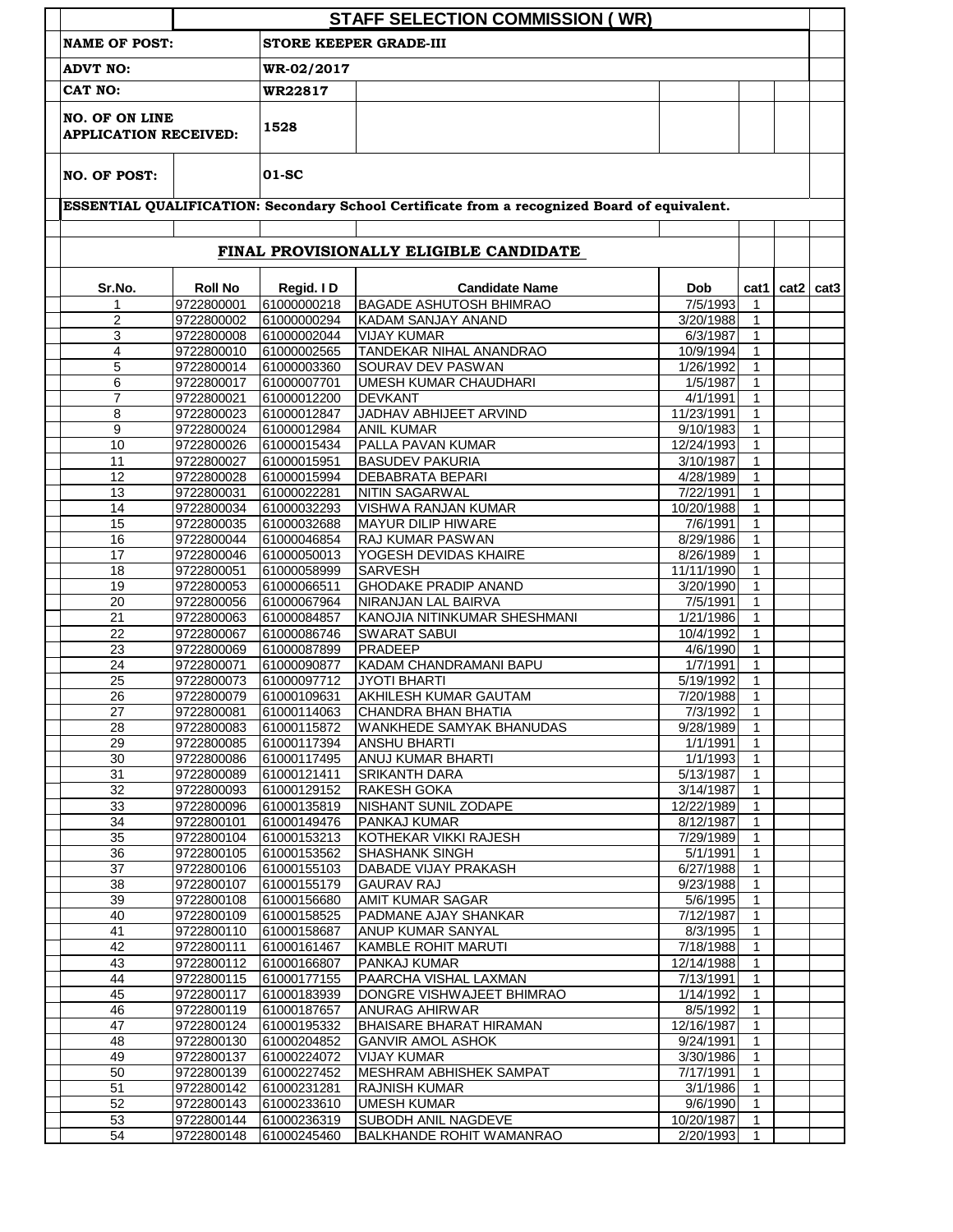| 55              | 9722800151               | 61000255182                | MANWARE SWAPNIL SURESH                                           | 3/14/1992              | 1                            |   |
|-----------------|--------------------------|----------------------------|------------------------------------------------------------------|------------------------|------------------------------|---|
| 56              | 9722800153               | 61000262104                | THORAT MANGESH SHASHIKANT                                        | 9/20/1987              | 1                            |   |
| 57              | 9722800155               | 61000267512                | CHETAN TARACHAND WASNIK                                          | 9/7/1988               | 1                            |   |
| 58              | 9722800158               | 61000276860                | POWAR SHUBHAM SHRIKANT                                           | 12/31/1994             | $\mathbf{1}$                 |   |
| 59              | 9722800162               | 61000292155                | GAWAI RASHTRAPAL RAVINDRA                                        | 12/20/1989             | 1                            |   |
| 60              | 9722800163               | 61000292237                | LIHINAR SAVITA PRALHAD                                           | 9/8/1987               | 1                            |   |
| 61              | 9722800165               | 61000297194                | PANKAJ GHARDE                                                    | 7/1/1989               | $\mathbf{1}$                 |   |
| 62              | 9722800171               | 61000299485                | <b>VIKRAM KUMAR RAO</b>                                          | 10/4/1991              | 1                            |   |
| 63<br>64        | 9722800173<br>9722800176 | 61000299596<br>61000303531 | <b>MANOJ KUMAR</b><br>JADI GANGADHAR SAMMAIAH                    | 9/1/1992<br>8/17/1989  | 1                            |   |
| 65              | 9722800177               | 61000305377                | <b>HIMAN DAS</b>                                                 | 2/5/1994               | $\mathbf{1}$<br>$\mathbf{1}$ |   |
| 66              | 9722800180               | 61000307723                | DHONE AMOL ARUN                                                  | 3/26/1992              | 1                            |   |
| 67              | 9722800183               | 61000309665                | PRABHAT KUMAR SHAW                                               | 5/8/1989               | $\mathbf{1}$                 |   |
| 68              | 9722800185               | 61000314947                | <b>ROHIT KUMAR</b>                                               | 5/12/1989              | $\mathbf{1}$                 |   |
| 69              | 9722800187               | 61000318630                | SUDHIR BALARAM KAMBLE                                            | 1/20/1992              | $\mathbf{1}$                 |   |
| 70              | 9722800195               | 61000333079                | <b>JAYANT KOSARIYA</b>                                           | 11/26/1988             | $\mathbf{1}$                 |   |
| $\overline{71}$ | 9722800197               | 61000337428                | <b>THOOL SAHIL DHARMPAL</b>                                      | 11/7/1992              | $\mathbf{1}$                 |   |
| 72              | 9722800198               | 61000337471                | CHAWRE NILESH DEWANAND                                           | 7/26/1991              | $\mathbf{1}$                 |   |
| 73              | 9722800199               | 61000338200                | <b>PIJUSH BHAR</b>                                               | 10/12/1993             | 1                            |   |
| 74              | 9722800201               | 61000341038                | ATUL GAJANAN INGALE                                              | 1/13/1997              | $\mathbf{1}$                 |   |
| 75              | 9722800206               | 61000351280                | NANDESHWAR LOKESHKUMAR CHINTAMAN                                 | 6/12/1988              | $\mathbf{1}$                 |   |
| 76<br>77        | 9722800221<br>9722800233 | 61000386611<br>61000404872 | BHOWATE SWAPNIL KAILASH<br>DHANVIJ AKASH LILADHAR                | 9/29/1991<br>3/15/1994 | $\mathbf{1}$<br>$\mathbf{1}$ |   |
| 78              | 9722800236               | 61000407549                | <b>BANKAR MITHUN ASHOK</b>                                       | 11/11/1985             | 1                            |   |
| 79              | 9722800241               | 61000413865                | AWALE ASHISH PRAMOD                                              | 11/13/1992             | $\mathbf{1}$                 |   |
| 80              | 9722800244               | 61000417815                | <b>BORHADE SWAPNIL ASHOK</b>                                     | 9/30/1992              | $\mathbf{1}$                 |   |
| 81              | 9722800245               | 61000418198                | SURAJ RAMESH DESHBHRATAR                                         | 8/1/1991               | 1                            |   |
| 82              | 9722800250               | 61000432286                | MEDHE VINIT RAVINDRA                                             | 1/9/1993               | $\mathbf{1}$                 |   |
| 83              | 9722800258               | 61000447783                | <b>VIKAS WASNIK</b>                                              | 7/15/1990              | $\mathbf{1}$                 |   |
| 84              | 9722800259               | 61000451960                | MESHRAM RAJENDRA MAROTI                                          | 12/23/1990             | 1                            |   |
| 85              | 9722800273               | 61000478333                | <b>AMOL</b>                                                      | 10/17/1987             | 1                            |   |
| 86              | 9722800276               | 61000485702                | <b>GAIKWAD SACHIN MURLIDHAR</b>                                  | 4/25/1989              | $\mathbf{1}$                 |   |
| 87              | 9722800281               | 61000493956                | ROSHANKUMAR MOHANLAL GODBOLE                                     | 5/7/1987               | $\mathbf{1}$                 | 4 |
| 88<br>89        | 9722800282<br>9722800286 | 61000495450<br>61000510957 | PRAVEENKUMAR MOHANLAL GODBOLE<br><b>DUFARE SHARAD AVINASH</b>    | 1/11/1989<br>7/5/1988  | $\mathbf{1}$<br>$\mathbf{1}$ |   |
|                 |                          |                            |                                                                  |                        |                              |   |
|                 |                          |                            |                                                                  |                        |                              |   |
| 90              | 9722800292               | 61000529324                | PATIL ANISH RAMESH                                               | 1/3/1992               | $\mathbf{1}$                 |   |
| 91              | 9722800293               | 61000534326                | SHESHANT KUMAR BANSKAR                                           | 8/28/1991              | 1<br>1                       |   |
| 92<br>93        | 9722800294<br>9722800297 | 61000534834<br>61000539723 | NATBHAJE MAHENDRA BABURAO<br>TEMBHEKAR NITIN BABURAO             | 7/17/1990<br>6/8/1989  | $\mathbf{1}$                 |   |
| 94              | 9722800299               | 61000545260                | SHIRSAT VIPINKUMAR VIJAY                                         | 11/28/1990             | $\mathbf{1}$                 |   |
| 95              | 9722800304               | 61000555007                | NAIK YOGESH BALIRAMJI                                            | 3/9/1991               | 1                            |   |
| 96              | 9722800306               | 61000563476                | NARENDRA KUMAR BAIRWA                                            | 7/3/1994               | $\mathbf{1}$                 |   |
| 97              | 9722800318               | 61000626065                | NANWATKAR ASHISH PRABHAKAR                                       | 3/31/1986              | 1                            |   |
| 98              | 9722800328               | 61000627586                | <b>ARUN KUMAR</b>                                                | 6/20/1992              | $\mathbf{1}$                 |   |
| 99              | 9722800335               | 61000628766                | SOLANKI UDAYBHAI NARESHBHAI                                      | 3/18/1994              | $\mathbf{1}$                 |   |
| 100             | 9722800337               | 61000628930                | <b>SHAH ANKITKUMAR</b>                                           | 3/10/1992              | 1<br>1                       |   |
| 101             | 9722800339               | 61000628986<br>61000630564 | <b>BADOLE GAURAV HEMANT</b>                                      | 2/9/1996<br>5/8/1990   | 1                            |   |
| 102<br>103      | 9722800350<br>9722800352 | 61000630712                | KOCHE ROHIT SUKHDEO<br>ASHVIN RAMNATH TEMBHURNE                  | 3/15/1993              | 1                            |   |
| 104             | 9722800367               | 61000632064                | SHEKOKARE PRADEEP NAMDEV                                         | 8/13/1991              | $\mathbf{1}$                 |   |
| 105             | 9722800370               | 61000632453                | PARMAR NIRMALKUMAR VINODKUMAR                                    | 11/20/1998             | 1                            |   |
| 106             | 9722800372               | 61000632666                | GAWANDE RAHUL SIDDHARTHA                                         | 1/20/1990              | 1                            |   |
| 107             | 9722800397               | 61000636226                | BORKAR SANJAY PRABHAKARRAO                                       | 5/13/1990              | $\mathbf{1}$                 |   |
| 108             | 9722800409               | 61000636835                | KAMBLE DHAMMAPAL BHIMASHANKAR                                    | 1/10/1987              | 1                            |   |
| 109             | 9722800410               | 61000636981                | MHASKE RUPALI SAKHARAM                                           | 11/23/1992             | 1                            |   |
| 110             | 9722800411               | 61000637092                | SURAJ KUMAR JAWAR                                                | 3/5/1996               | 1                            |   |
| 111             | 9722800420               | 61000638235                | <b>SANTOSH NAWAKAR</b>                                           | 10/3/1985              | 1                            |   |
| 112<br>113      | 9722800441<br>9722800446 | 61000639629<br>61000640869 | <b>HEMANT KUMAR</b><br>KAMBLE AKSHAY KISHOR                      | 9/12/1988<br>2/17/1993 | 1<br>1                       |   |
| 114             | 9722800456               | 61000642605                | <b>GIRISH KUMAR SUNKAR</b>                                       | 7/29/1992              | 1                            |   |
| 115             | 9722800472               | 61000644558                | VAGHELA SUMANBEN                                                 | 9/19/1994              | $\mathbf{1}$                 |   |
| 116             | 9722800473               | 61000644746                | DHUNDE ISHWAR SONU                                               | 7/22/1991              | 1                            |   |
| 117             | 9722800476               | 61000645240                | PRATIK ARUN JADHAV                                               | 10/1/1988              | 1                            |   |
| 118             | 9722800483               | 61000646379                | <b>UKEY TRIRASHMI ARUN</b>                                       | 4/12/1992              | $\mathbf{1}$                 |   |
| 119             | 9722800491               | 61000647797                | PAKHIDDE PARAG BHIVAJI                                           | 9/30/1987              | 1                            |   |
| 120             | 9722800496               | 61000648828                | <b>INGLE RAJU RAGHUNATH</b>                                      | 9/10/1991              | 1                            |   |
| 121             | 9722800497               | 61000648926                | SHELKE GAJANAN SITARAM                                           | 9/21/1988              | $\mathbf{1}$                 |   |
| 122             | 9722800499               | 61000649009                | <b>AMOL DIWATE</b>                                               | 9/20/1995              | 1<br>1                       |   |
| 123<br>124      | 9722800529<br>9722800533 | 61000654753<br>61000654823 | KHOBRAGADE PRASHUN PRAKASHRAO<br><b>NILESH SHANKAR BHOTMANGE</b> | 7/9/1989<br>6/19/1986  | $\mathbf{1}$                 |   |
| 125<br>126      | 9722800536               | 61000655426                | DEORE VIJAYKUMAR SAHEBRAO                                        | 8/5/1986               | 1                            |   |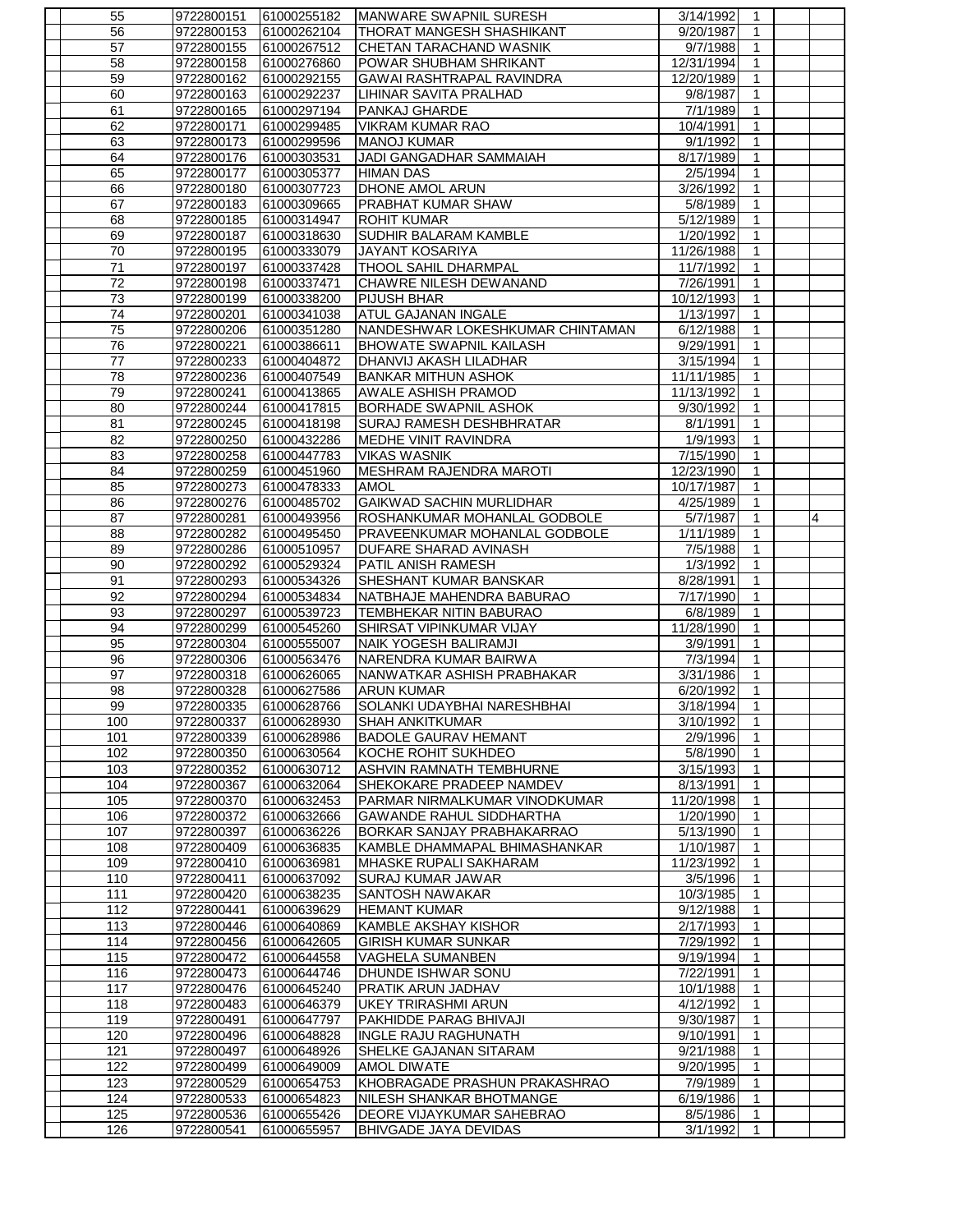| 127        | 9722800545               | 61000656167                | <b>TAYADE PRAFULLA NIDHANRAO</b>                      | 1/1/1990                | -1                |                |  |
|------------|--------------------------|----------------------------|-------------------------------------------------------|-------------------------|-------------------|----------------|--|
| 128        | 9722800548               | 61000656325                | SHRIRAME ANIRUDDHA DNYANESHWAR                        | 3/4/1992                | 1                 |                |  |
| 129        | 9722800569               | 61000658551                | <b>VIJAY KHILLARE</b>                                 | 3/3/1991                | 1                 |                |  |
| 130        | 9722800574               | 61000658960                | <b>WAGH SANTOSH SHESHRAO</b>                          | 6/15/1992               | $\mathbf{1}$      |                |  |
| 131        | 9722800589               | 61000661232                | KAMBLE VIVEK KISHOR                                   | 7/10/1991               | 1                 |                |  |
| 132        | 9722800621               | 61000665150                | SHINDE PANKAJ JANARDAN                                | 4/11/1991               | 1                 |                |  |
| 133        | 9722800631               | 61000666346                | <b>RITIKA</b>                                         | 9/14/1990               | $\mathbf{1}$      |                |  |
| 134        | 9722800643               | 61000668110                | AMIT JADHAV                                           | 9/15/1992               | $\mathbf{1}$      |                |  |
| 135        | 9722800647               | 61000669135                | <b>BHANDARE GURU SIDDHAPPA</b>                        | 9/18/1987               | 1<br>1            |                |  |
| 136<br>137 | 9722800650<br>9722800653 | 61000669454<br>61000669860 | ADARSH MADHUKAR BHOSALE<br><b>KHANDARE AMAR ASHOK</b> | 12/16/1987<br>6/14/1995 | $\mathbf{1}$      |                |  |
| 138        | 9722800659               | 61000670301                | <b>DHIVARE AVINASH ASHOK</b>                          | 3/2/1991                | $\mathbf{1}$      |                |  |
| 139        | 9722800663               | 61000672297                | GAIKWAD NISHANT VASANTRAO                             | 12/5/1986               | $\mathbf{1}$      |                |  |
| 140        | 9722800664               | 61000672726                | <b>VISHAL</b>                                         | 5/26/1990               | $\mathbf{1}$      |                |  |
| 141        | 9722800666               | 61000673091                | AJAY                                                  | 9/25/1995               | 1                 |                |  |
| 142        | 9722800668               | 61000673372                | SAKATE PRASHANT BHIMRAO                               | 1/26/1988               | $\mathbf{1}$      |                |  |
| 143        | 9722800686               | 61000679938                | AMOL VITTHAL KOTHEKAR                                 | 4/25/1992               | $\mathbf{1}$      |                |  |
| 144        | 9722800694               | 61000681654                | <b>ARATI SHARMA</b>                                   | 10/7/1992               | 1                 |                |  |
| 145        | 9722800704               | 61000686557                | <b>BAGALE SURAJ MOHAN</b>                             | 1/6/1994                | $\mathbf{1}$      |                |  |
| 146        | 9722800706               | 61000686775                | SOLVANDE MAHESH GANPATI                               | 1/9/1988                | $\mathbf{1}$      |                |  |
| 147        | 9722800709               | 61000687397                | INAMRATA PRAKASH PARDESHI                             | 12/31/1998              | 1                 |                |  |
| 148        | 9722800713               | 61000688451                | SONWANE DIGVIJAY BIBHISHAN                            | 8/9/1993                | 1                 |                |  |
| 149        | 9722800748               | 61000697742                | KAMBLE SANTOSH YESHWANT                               | 12/4/1976               | $\mathbf{1}$      | $\overline{3}$ |  |
| 150<br>151 | 9722800749               | 61000698607                | <b>RUDAL RAJAK</b><br><b>SUMAN DAS</b>                | 8/15/1986               | 1<br>$\mathbf{1}$ |                |  |
| 152        | 9722800766<br>9722800773 | 61000703333<br>61000704554 | KHADSE MANISH SHANKARRAO                              | 1/10/1988<br>12/20/1991 | $\mathbf{1}$      |                |  |
| 153        | 9722800774               | 61000704684                | <b>VIKAS CHAUDHARY</b>                                | 3/15/1987               | 1                 |                |  |
| 154        | 9722800776               | 61000704878                | SAWAI ASHISH BHIMRAO                                  | 2/10/1988               | $\mathbf{1}$      |                |  |
| 155        | 9722800790               | 61000709265                | ATULKUMAR DIGHADE VASANTRAO                           | 7/17/1987               | $\mathbf{1}$      |                |  |
| 156        | 9722800799               | 61000712678                | JADHAV PREMANAND SURENDRA                             | 8/23/1994               | $\mathbf{1}$      |                |  |
| 157        | 9722800820               | 61000717946                | SHINDE YOGESH KRISHNA                                 | 5/11/1987               | 1                 |                |  |
| 158        | 9722800822               | 61000718282                | NIKHATE KIRAN DEVIDAS                                 | 11/7/1991               | $\mathbf{1}$      |                |  |
| 159        | 9722800828               | 61000719026                | LANKESHWAR KARTIK VIJAYKUMAR                          | 12/15/1994              | $\mathbf{1}$      |                |  |
| 160        | 9722800838               | 61000721188                | <b>ROHIT SHINDE</b>                                   | 6/26/1992               | $\mathbf{1}$      |                |  |
| 161        | 9722800880               | 61000733272                | SUMANA ACHARYA                                        | 5/18/1992               | $\mathbf{1}$      |                |  |
| 162        | 9722800882               | 61000733754                | <b>SOBH NATH RAM</b>                                  | 4/2/1992                | $\mathbf{1}$      |                |  |
| 163<br>164 | 9722800898<br>9722800900 | 61000737544<br>61000737739 | JIBHE MUKESH NARESH<br><b>SUVAM BARAI</b>             | 5/23/1988<br>3/22/1992  | 1<br>1            |                |  |
| 165        | 9722800908               | 61000739301                | KUMBHARE TUSHAR MAHENDRA                              | 4/17/1994               | $\mathbf{1}$      |                |  |
| 166        | 9722800913               | 61000740375                | <b>SUDELE PRATIK PREMNATH</b>                         | 10/12/1992              | 1                 |                |  |
| 167        | 9722800916               | 61000740903                | K HARIHARAN                                           | 2/24/1999               | $\mathbf{1}$      |                |  |
| 168        | 9722800926               | 61000742106                | SONAWANE SANDEEP BHAURAO                              | 12/28/1987              | $\mathbf{1}$      |                |  |
| 169        | 9722800929               | 61000743013                | <b>SAURAV TRIMBAKE</b>                                | 10/10/1998              | 1                 |                |  |
| 170        | 9722800936               | 61000744222                | <b>INGOLE PRIYARANI MOHANRAO</b>                      | 5/24/1995               | $\mathbf{1}$      |                |  |
| 171        |                          | 9722800937 61000744342     | <b>GANGURDE YOGESH KAILAS</b>                         | 8/9/1990                | $\mathbf{1}$      |                |  |
| 172        | 9722800949               | 61000747943                | CHANDRA PRAKASH                                       | 4/18/1993               | 1                 |                |  |
| 173        | 9722800961               | 61000751076                | AVINASH BABURAO GAIKWAD                               | 6/26/1986               | 1                 |                |  |
| 174        | 9722800965               | 61000751670                | <b>BODELE ACHAL AADESH</b>                            | 6/14/1997<br>11/23/1996 | $\mathbf{1}$      |                |  |
| 175<br>176 | 9722800977<br>9722800991 | 61000753859<br>61000758728 | <b>ANKIT KALE</b><br>DHANVIJ PRAVIN SANTOSHRAO        | 11/15/1988              | 1<br>1            |                |  |
| 177        | 9722800999               | 61000760330                | NETAWANE SUMIT PRADIP                                 | 9/26/1988               | 1                 |                |  |
| 178        | 9722801006               | 61000763146                | SURALKAR MANOJ BONDAR                                 | 7/14/1989               | $\mathbf{1}$      |                |  |
| 179        | 9722801010               | 61000764649                | KHOBRAGADE VISHWANATH SHRAWAN                         | 8/12/1992               | 1                 |                |  |
| 180        | 9722801012               | 61000765411                | DHAWALE GANESH ARJUN                                  | 3/18/1991               | 1                 |                |  |
| 181        | 9722801015               | 61000766896                | BHAISARE SHARADCHANDRA HIRAMAN                        | 7/15/1989               | $\mathbf{1}$      |                |  |
| 182        | 9722801017               | 61000767040                | <b>MORE KAPIL KAILAS</b>                              | 4/8/1997                | 1                 |                |  |
| 183        | 9722801021               | 61000767566                | <b>PRASHANT ARUN GEDAM</b>                            | 11/28/1992              | 1                 |                |  |
| 184        | 9722801028               | 61000768110                | CHANDRIKAPURE ANTRISHK MAYU                           | 7/13/1990               | $\mathbf{1}$      |                |  |
| 185        | 9722801030               | 61000768263                | PAIK SANDEEP PURUSHOTTAM                              | 2/17/1990               | 1                 |                |  |
| 186<br>187 | 9722801037<br>9722801042 | 61000769145<br>61000770838 | <b>MORE AMIT BALU</b><br><b>GOSAVI TUSHAR ARJUN</b>   | 7/18/1993<br>7/1/1990   | 1<br>$\mathbf{1}$ |                |  |
| 188        | 9722801043               | 61000772018                | <b>BANSODE AAKASH PRAKASH</b>                         | 1/17/1997               | 1                 |                |  |
| 189        | 9722801052               | 61000773684                | RAUT FULCHAND VALMIK                                  | 4/17/1991               | 1                 |                |  |
| 190        | 9722801055               | 61000774069                | <b>SAJAN KUMAR</b>                                    | 3/14/1997               | $\mathbf{1}$      |                |  |
| 191        | 9722801056               | 61000774191                | <b>GADKARI RUTUJA ASHOK</b>                           | 4/13/1993               | 1                 |                |  |
| 192        | 9722801060               | 61000775622                | HERODE PRASHANT SUBHASH                               | 6/1/1990                | $\mathbf{1}$      |                |  |
| 193        | 9722801065               | 61000778013                | <b>BAJRANG</b>                                        | 3/18/1995               | $\mathbf{1}$      |                |  |
| 194        | 9722801072               | 61000779042                | PRANAY MENDHE                                         | 2/26/1999               | 1                 |                |  |
| 195        | 9722801080               | 61000782723                | SURYAVANSHI YASHWANT SAHEBRAO                         | 1/14/1993               | 1                 |                |  |
| 196        | 9722801085               | 61000783511                | KAMBLE NILESH SUBHASH                                 | 11/6/1991               | $\mathbf{1}$      |                |  |
| 197        | 9722801110               | 61000787480                | PATEKAR HARSHAL ASHOK                                 | 9/30/1993               | 1                 |                |  |
| 198        | 9722801113               | 61000788270                | PATIL TUSHAR SIDDHARTH                                | 8/4/1987                | 1                 |                |  |